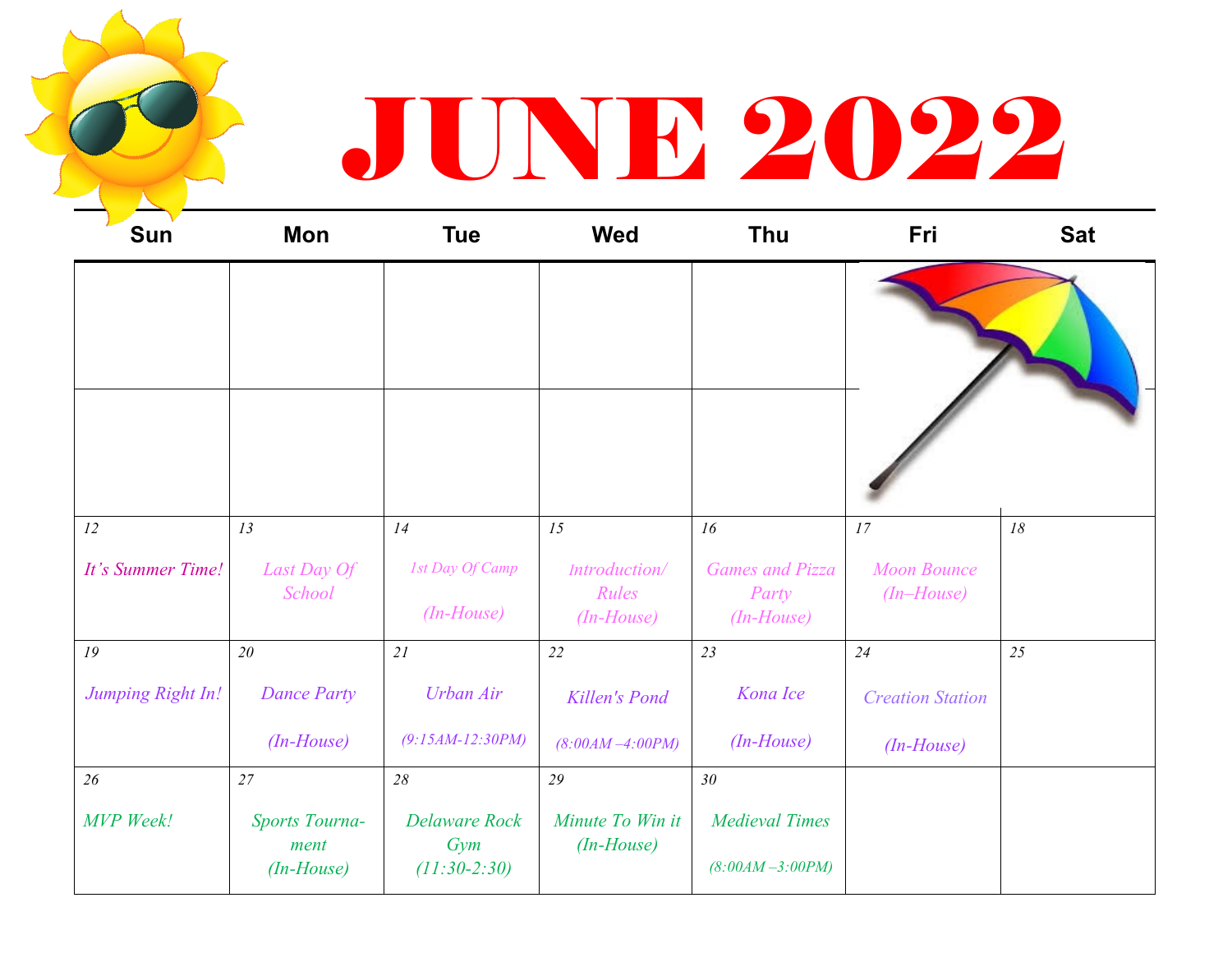

## JULY 2022

| <b>Sun</b>             | Mon                                      | <b>Tue</b>                                           | <b>Wed</b>                                     | <b>Thu</b>                                    | Fri                                 | <b>Sat</b> |
|------------------------|------------------------------------------|------------------------------------------------------|------------------------------------------------|-----------------------------------------------|-------------------------------------|------------|
|                        |                                          |                                                      |                                                |                                               | $\boldsymbol{l}$<br>Kickball        | $\sqrt{2}$ |
| $\mathfrak{Z}$         | $\overline{4}$                           | 5                                                    | 6                                              | $\overline{7}$                                | $(In-House)$<br>8                   | 9          |
| Wet N Wild!            | <b>Center Closed</b>                     | The Delaware<br><b>Swim School</b><br>$(12:30-2:30)$ | <b>Water Balloons</b><br>Relay<br>$(In-House)$ | Killen's Pond<br>$(800AM - 4:00PM)$           | <b>Water Slide</b><br>$(In-House)$  |            |
| 10                     | 11                                       | 12                                                   | 13                                             | 14                                            | 15                                  | 16         |
| <b>Adventure Week!</b> | <b>Key Chains</b>                        | <b>Western Railroad</b>                              | <b>Making Slime</b>                            | Maze Quest                                    | Picnic                              |            |
|                        | $(In-House)$                             | $(9:15AM - 12:00 PM)$                                | $(In-House)$                                   | (TBD)                                         | $(In-House)$                        |            |
| 17                     | 18                                       | 19                                                   | 20                                             | 21                                            | 22                                  | 23         |
| <b>Under The Sea!</b>  | <b>Famous Painting</b>                   | <b>Creation Station</b>                              | <b>Aquarium Boxes</b>                          | Camden Aquarium<br>$(8:30-3:30)$              | <b>Killen's Pond</b>                |            |
|                        | $(In-House)$                             | $(In-House)$                                         | $(In-House)$                                   |                                               | $(8:00AM - 4:00 PM)$                |            |
| 24<br>Carnival!        | 25<br><b>Water Slide</b><br>$(In-House)$ | 26<br><b>Vince's Miniature</b><br>Golfing            | 27<br>Juggling Hoffman<br>$(In-House)$         | 28<br><b>Potato Sack Race</b><br>$(In-House)$ | 29<br>Willy Woo Woo<br>$(In-House)$ |            |